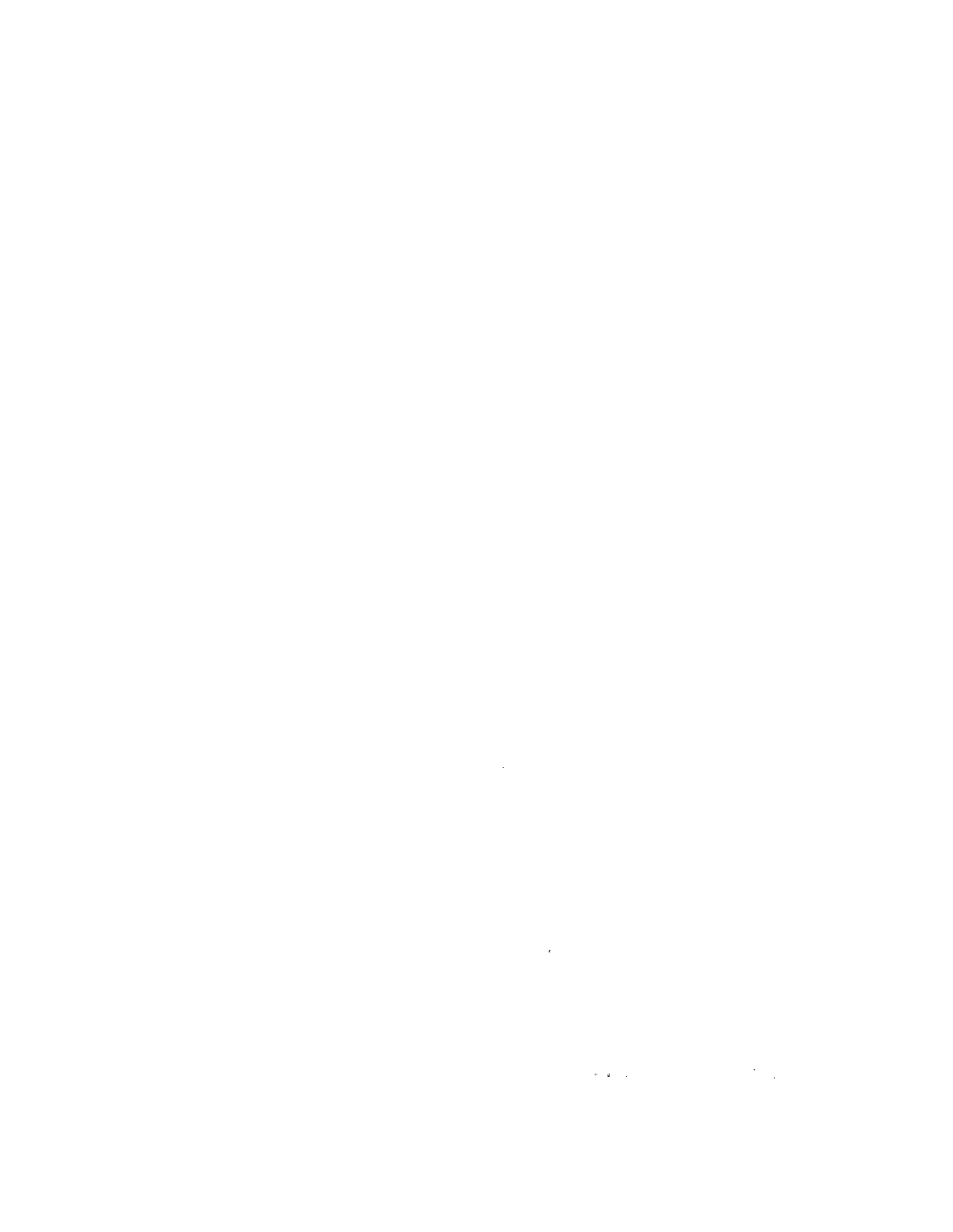THF rea Vlan Commission

20 NORTH 3RD STREET LAFAYETTE, INDIANA 47901-1209

 $(765)$  423-9242 (765) 423-9154 [FAX] www.tippecanoe.in.gov/apc

SALLIE DELL FAHEY **EXECUTIVE DIRECTOR** 

of TIPPECANOE COUNTY

July 20, 2017 Ref. No.: 17-220

**Tippecanoe County Commissioners** 20 N. 3<sup>rd</sup> Street Lafayette, IN 47901

#### **CERTIFICATION**

RE:

### RESOLUTION 2017-01-THE 2045 METROPOLITAN TRANSPORTATION PLAN:

The APC is required to update the long range transportation plan every five years to maintain the community's eligibility to receive federal transportation funds. This plan is a capital budgeting tool that documents the transportation needs for the next 26 years. The plan was developed in cooperation with participating jurisdictions, and has been approved by the MPO Policy Board.

Dear Commissioners:

As Secretary to the Area Plan Commission of Tippecanoe County, I do hereby certify that at a public hearing held July 19, 2017, the Plan Commission, by a vote of 14 yes - 0 no, approved Resolution 2017-01, adopting the 2045 Metropolitan Transportation Plan as an amendment to the Comprehensive Plan for Tippecanoe County, and thus recommended it for APPROVAL by the Tippecanoe County Commissioners.

Enclosed is a copy of the Amendment with our staff report as certified by me to the Commissioners, and copies, with a staff report for each Commissioner.

For the Commissioners to adopt this Comprehensive Plan amendment, they will need to pass the enclosed Resolution and return it to me. At that time I will file the signed Resolution and the plan amendment with the County Recorder as per statute.

If there are questions concerning the above, please contact me.

Sincerely.

eun Dur Farry .<br>Sallie Dell Fahev **Executive Director** 

enclosures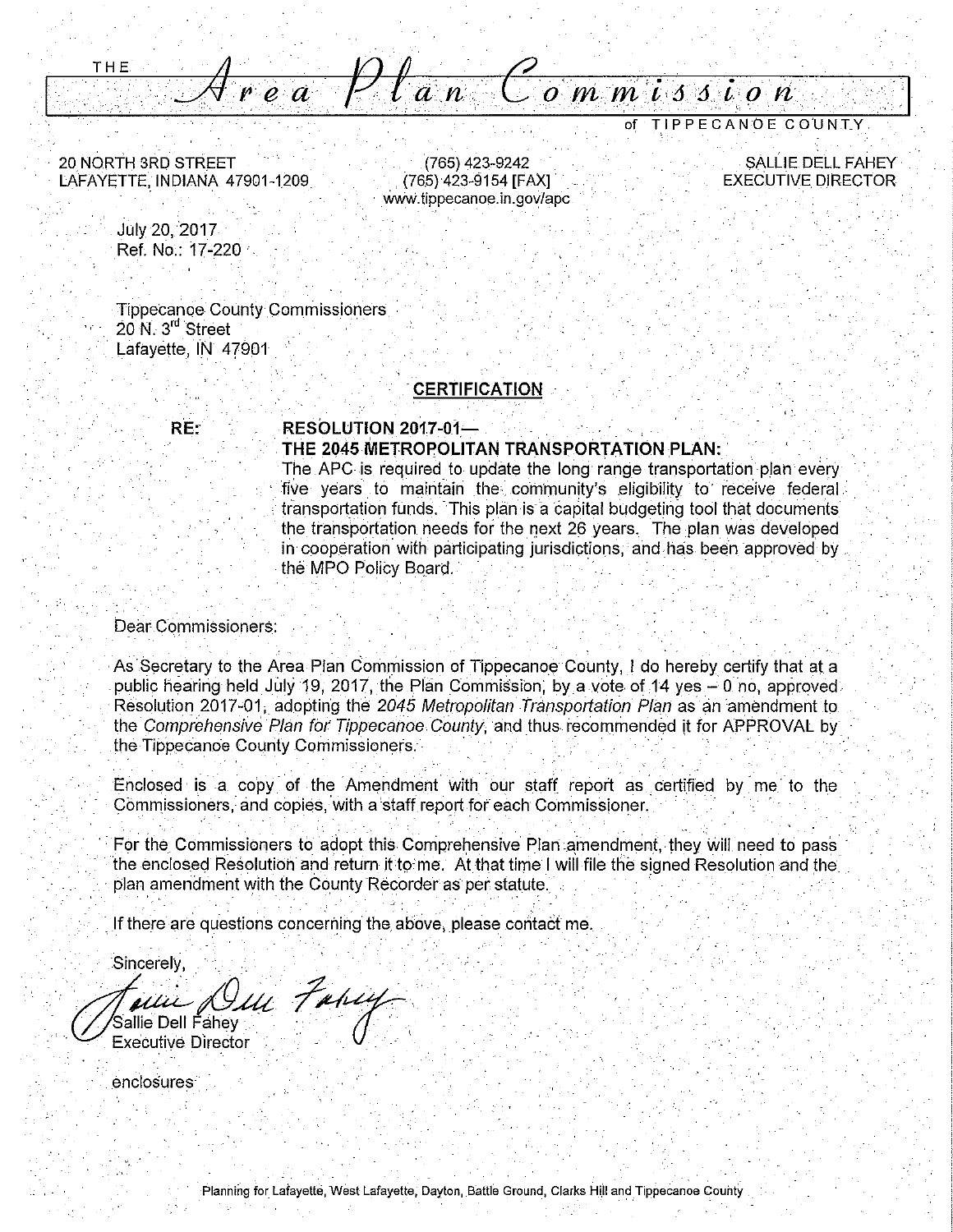$\label{eq:2.1} \frac{1}{\sqrt{2}}\int_{0}^{\infty}\frac{1}{\sqrt{2\pi}}\left(\frac{1}{\sqrt{2\pi}}\right)^{2\alpha} \frac{1}{\sqrt{2\pi}}\int_{0}^{\infty}\frac{1}{\sqrt{2\pi}}\left(\frac{1}{\sqrt{2\pi}}\right)^{\alpha} \frac{1}{\sqrt{2\pi}}\frac{1}{\sqrt{2\pi}}\int_{0}^{\infty}\frac{1}{\sqrt{2\pi}}\frac{1}{\sqrt{2\pi}}\frac{1}{\sqrt{2\pi}}\frac{1}{\sqrt{2\pi}}\frac{1}{\sqrt{2\pi}}\frac{1}{\sqrt{2\pi}}$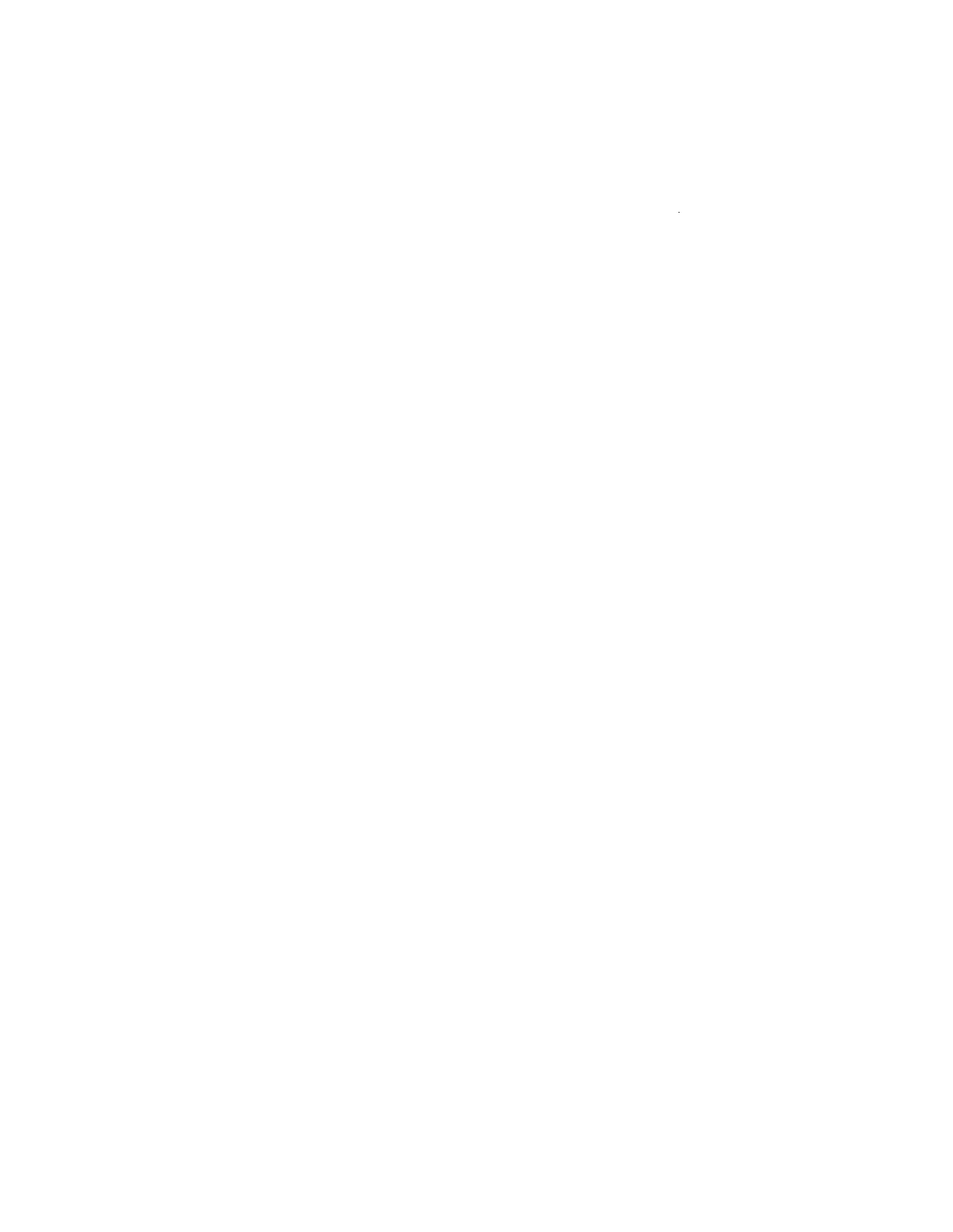# 2045 METROPOLITAN TRANSPORTATION PLAN AMENDMENT TO THE COMPREHENSIVE PLAN

STAFF REPORT July 13, 2017

 $\hat{\mathcal{L}}$ 

 $\sim 10$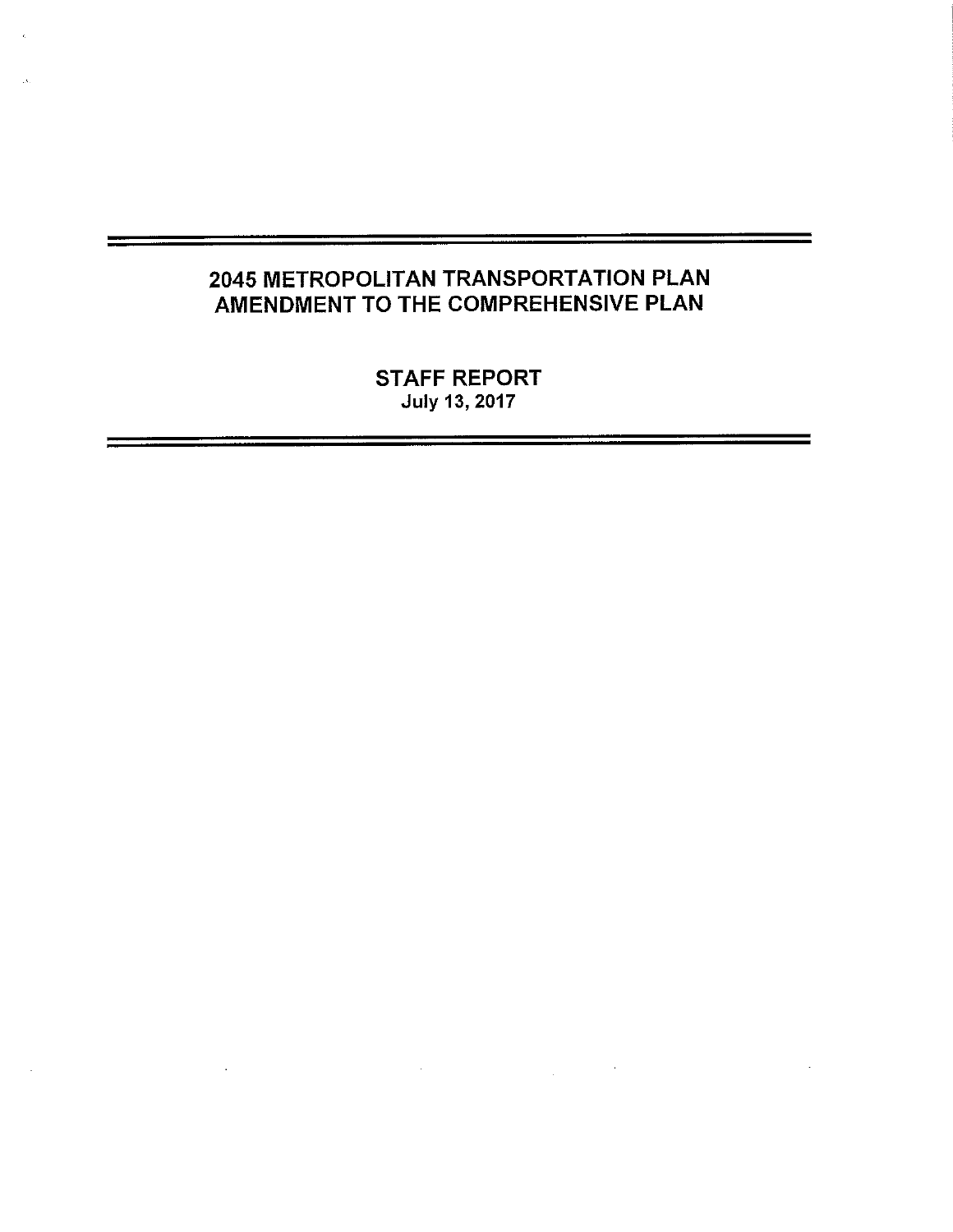$\label{eq:2.1} \frac{1}{\sqrt{2}}\int_{\mathbb{R}^3}\frac{1}{\sqrt{2}}\left(\frac{1}{\sqrt{2}}\right)^2\frac{1}{\sqrt{2}}\left(\frac{1}{\sqrt{2}}\right)^2\frac{1}{\sqrt{2}}\left(\frac{1}{\sqrt{2}}\right)^2\frac{1}{\sqrt{2}}\left(\frac{1}{\sqrt{2}}\right)^2\frac{1}{\sqrt{2}}\left(\frac{1}{\sqrt{2}}\right)^2.$ 

 $\mathcal{L}(\mathcal{L}(\mathcal{L}))$  is a substitution of the set of  $\mathcal{L}(\mathcal{L})$  . The set of  $\mathcal{L}(\mathcal{L})$ 

 $\mathcal{L}^{\text{max}}_{\text{max}}$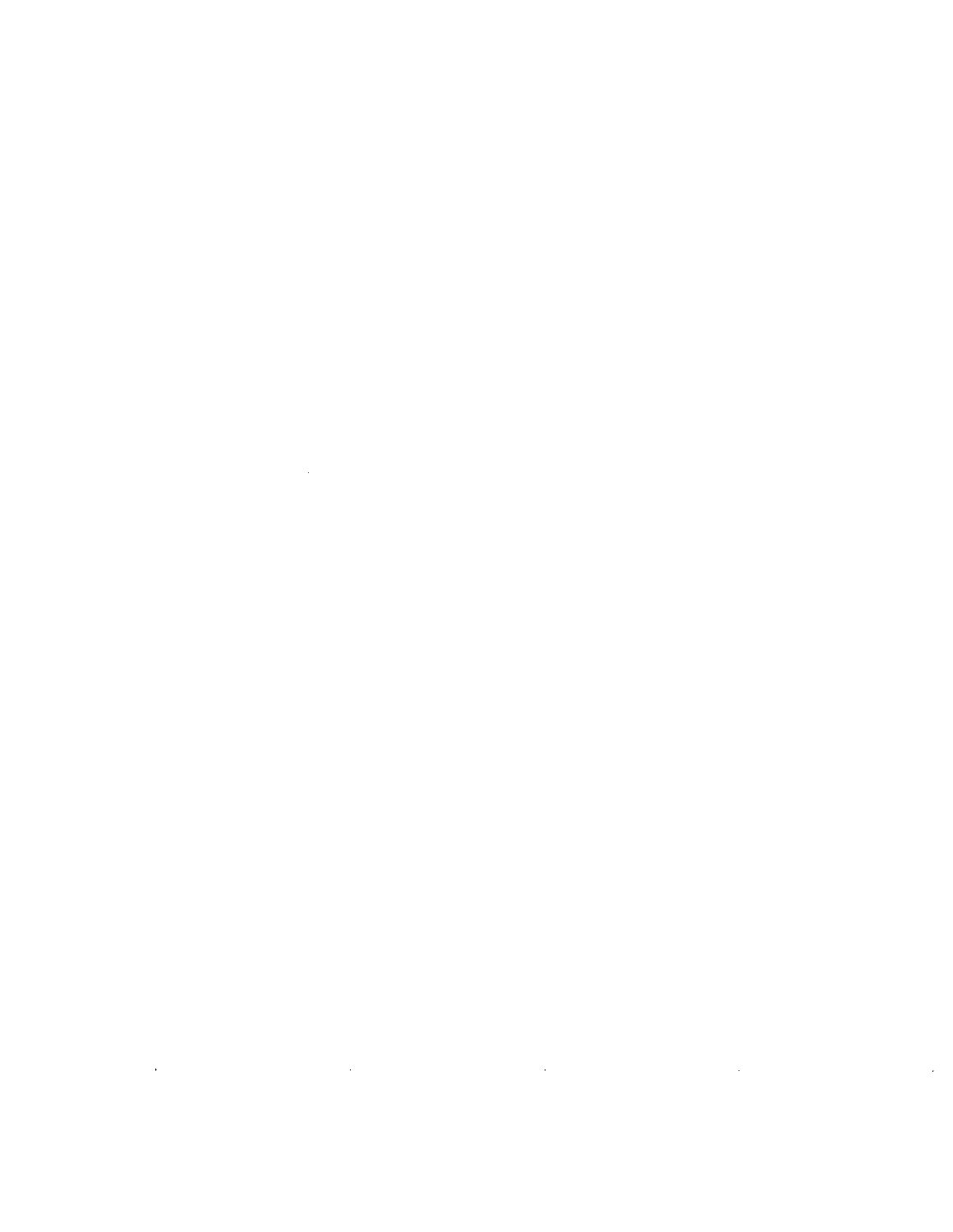## 2045 METROPOLITAN TRANSPORTATION PLAN Amendment to the Comprehensive Plan for Tippecanoe County

| <b>Staff Report</b> |  |
|---------------------|--|
| July 13, 2017       |  |

The 2045 Metropolitan Transportation Plan (2045MTP) was adopted by the Metropolitan Planning Organization's Policy Board on June 8, 2017 to meet the US Department of Transportation's requirements for our transportation planning certification. It now needs to be adopted by the APC as an element of the Comprehensive Plan for Tippecanoe County. The 2045MTP is the 7th long range transportation plan for the community since 1978. It has been a major work activity for APC for the last two years and is required to be done every <sup>5</sup> years. It is a guide for investing in and budgeting for our transportation needs over the next 26 years. It is also <sup>a</sup> prerequisite to receive infrastructure funding from INDOT and the US Department of Transportation, which averages approximately <sup>16</sup> million dollars annually into the community.

Over the last two years staff has collected and analyzed <sup>a</sup> significant amount of information about the community. Staff forecasted where new dwelling units, jobs and people will live and work by the year 2045. This was done in cooperation with the Lafayette and West Lafayette Development Departments and Greater Lafayette Commerce. That information was used to forecast future traffic volumes which then allowed staff to identify solutions to future congestion.

The projects listed in the Plan were generated from the information collected above, previous long range transportation plans, other community plans (such as Lafayette's Trail Plan and Bicycle-Pedestrian Master Plan and the US <sup>52</sup> Corridor study). The list also includes extensive input by the Technical and Citizen Participation Committees and from individuals at several public meetings. The end result is <sup>a</sup> more inclusive transportation plan with growing emphasis on bicycling, walking and transit as legitimate transportation modes.

The Plan identifies 175 highway projects, 94 sidewalk projects, 128 trail projects and 57 bike lane and shared lane bikeways. The Plan acknowledges that the community cannot build its way out of congestion, but encourages better management of existing assets, such as traffic signals which will be an integral component of improved safety and traffic flow in the future. It also continues to acknowledge the important role Active Transportation (bicycling, walking and use of transit) has in improving mobility and its contribution to the quality of life in our community.

The 2045MTP continues the adopted Complete Street Policy that requires federally funded projects to be designed for bicyclists, pedestrians and transit users in addition to motor vehicles. It also continues <sup>a</sup> policy to use 10% of our conventional federal aid funding for bicycle facilities, trails and sidewalks that are constructed independently of <sup>a</sup> larger highway project. The Plan now includes a recommendation that the MPO develop a basic tree replacement policy for Federal-Aid projects and that the community identify <sup>a</sup> reoccurring source of funding for safety education and awareness programs as well as establishes a multijurisdictional bicyclelpedestrian coordinator position.

## Staff Recommendation

Adopt the 2045MTP as an amendment to the Comprehensive Plan for Tippecanoe County by Resolution 2017-1.